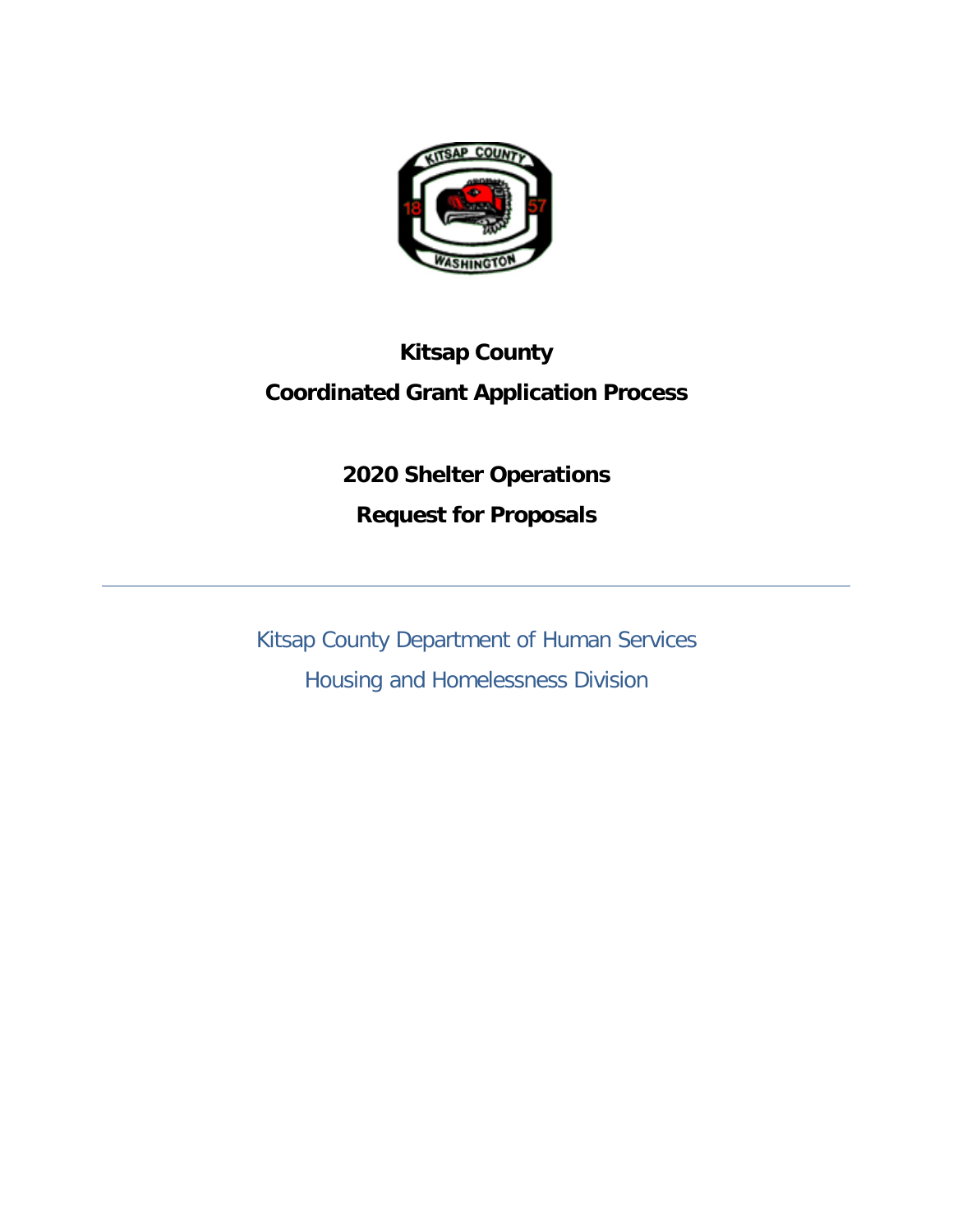# Table of Contents

| <b>Staff Contacts</b>                                                                                                             | 3  |  |  |
|-----------------------------------------------------------------------------------------------------------------------------------|----|--|--|
| <b>Application Schedule</b>                                                                                                       | 4  |  |  |
| <b>RFP Summary</b>                                                                                                                | 5  |  |  |
| About the Funding                                                                                                                 | 5  |  |  |
| Eligible Applicants                                                                                                               | 6  |  |  |
| <b>Funds Available</b>                                                                                                            | 6  |  |  |
| Priorities                                                                                                                        | 7  |  |  |
| Eligible Activities and Scope of Work<br>Program Expense Types<br><b>Types of Shelter Programs</b><br><b>Program Requirements</b> | 7  |  |  |
| Application Access and Submission                                                                                                 | 10 |  |  |
| <b>Application Assistance</b>                                                                                                     | 11 |  |  |
| <b>Evaluation of Proposals</b>                                                                                                    |    |  |  |
| Awards                                                                                                                            | 12 |  |  |
| Contracting                                                                                                                       | 12 |  |  |
| Notifications                                                                                                                     |    |  |  |
| Reservations                                                                                                                      |    |  |  |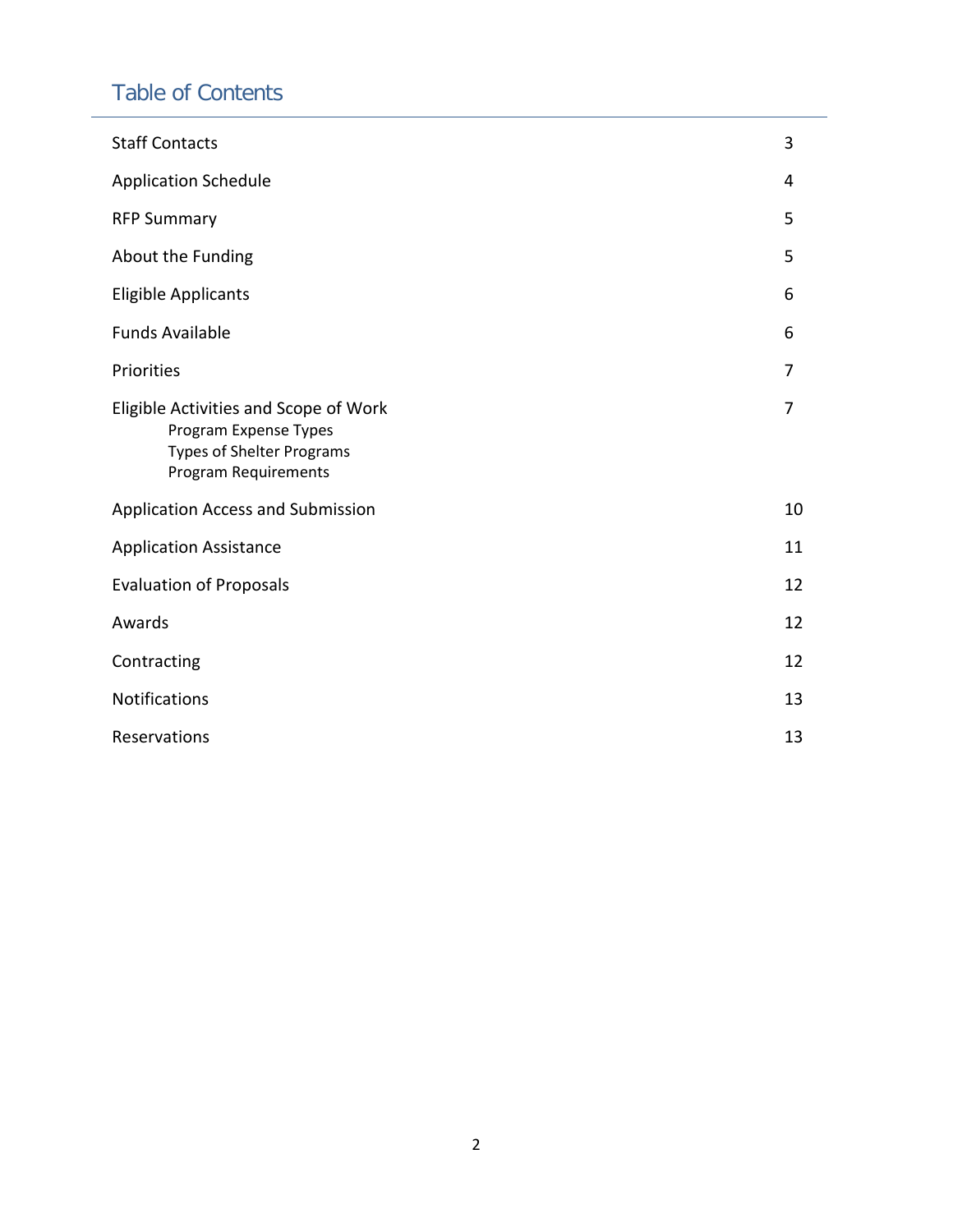# **Staff Contacts:**

### **Kitsap County Housing and Homelessness Division**

*Administers Homeless Housing Grant Program (HHGP), Affordable Housing Grant Program (AHGP) funds and Consolidated Homeless Grant Program (CHG) funds* <https://www.kitsapgov.com/hs/Pages/HH-Coordinated-Grant-Application-Process.aspx>

| <b>Mailing Address:</b> | Kitsap County Housing and Homelessness Division<br>Department of Human Services<br>345 6 <sup>th</sup> Street, Suite 400<br>Bremerton, WA 98337 |
|-------------------------|-------------------------------------------------------------------------------------------------------------------------------------------------|
| <b>Staff Contacts:</b>  | Kirsten Jewell, Program Manager<br>(360) 337-7286<br>kjewell@co.kitsap.wa.us                                                                    |
|                         | As a Barrack and a Branch and Arabistics                                                                                                        |

Cory Derenburger, Program Specialist (360) 337-7287 [cderenbu@co.kitsap.wa.us](mailto:cderenbu@co.kitsap.wa.us)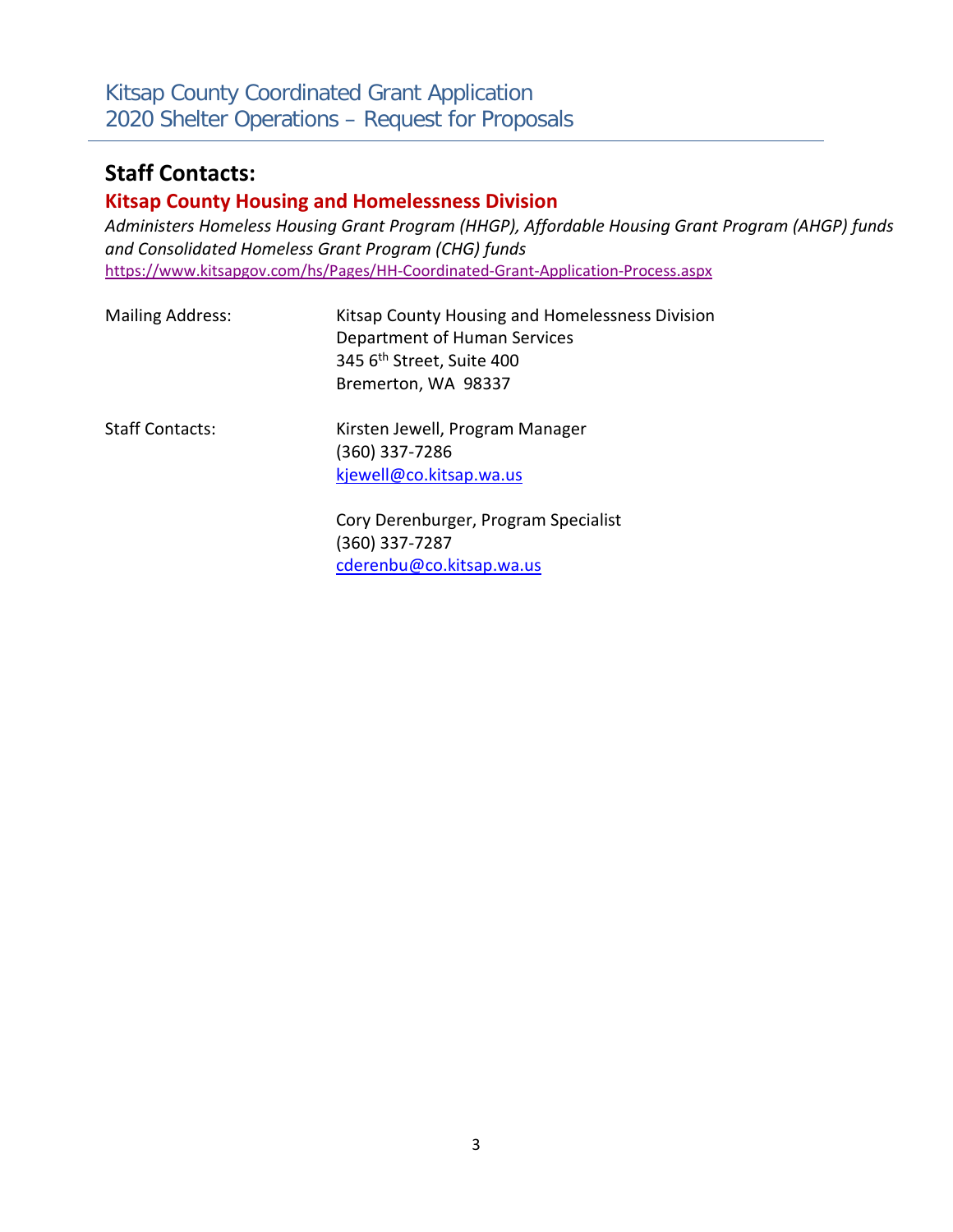# 2020 Application Schedule

| <b>Monday</b> | 4/1/19   | 2020 Draft Kitsap Housing and Homelessness Grant Program Policy Plan<br>released - Posted on Coordinated Grant Application Website. 15-day comment<br>written period opens - announcement in Kitsap Sun and on Coordinated Grant<br><b>Application website</b> |
|---------------|----------|----------------------------------------------------------------------------------------------------------------------------------------------------------------------------------------------------------------------------------------------------------------|
| Tuesday       | 4/16/19  | Written Comment Period Closes for 2020 Draft Kitsap Housing and Homeless<br><b>Grant Program Policy Plan</b>                                                                                                                                                   |
| Monday        | 4/22/19  | Board of County Commissioners Public Hearing and Action on 2020 Kitsap<br>Housing and Homelessness Grant Program Policy Plan - Kitsap County<br>Administrative Building, Commissioner Chambers, 614 Division Street, Port<br>Orchard, 5:30pm                   |
| <b>Monday</b> | 5/6/19   | 2020 Shelter Operations Request for Proposals (RFP) Released - Posted on<br><b>Coordinated Grant Application Website</b>                                                                                                                                       |
| Wednesday     | 5/29/19  | Technical Assistance Training for Shelter Operations RFP: 11am - 12pm, 1st<br>Floor Meeting Chambers, Norm Dicks Government Center.<br>(MANDATORY for all RFP Respondents.)                                                                                    |
| Wednesday     | 5/29/19  | Shelter Operations RFP - Questions available online at 4:00pm. Please read<br>the RFP for eligibility and requirements.                                                                                                                                        |
| Wednesday     | 7/3/19   | Responses Due for Shelter Operations RFP @ Noon: Online Submission Only<br>via Fluid Review                                                                                                                                                                    |
| Tuesday       | 9/12/19  | Draft 2020 Funding Recommendations Posted to Coordinated Grant Application<br>webpage. Open 15-day Written Public Comment period - Announcement in<br>Kitsap Sun and Coordinated Grant Application website.                                                    |
| Wednesday     | 9/27/19  | <b>Written Comment Period Closes</b>                                                                                                                                                                                                                           |
| Monday        | 10/28/19 | Board of County Commissioners Public Hearing and Action on Kitsap Housing<br>and Homelessness Program Grant Funding Recommendations<br>Kitsap County Administrative Building, Port Blakely Conference Room,<br>614 Division Street, Port Orchard, 11:00am      |
| Wednesday     | 1/1/20   | Program Year Begins                                                                                                                                                                                                                                            |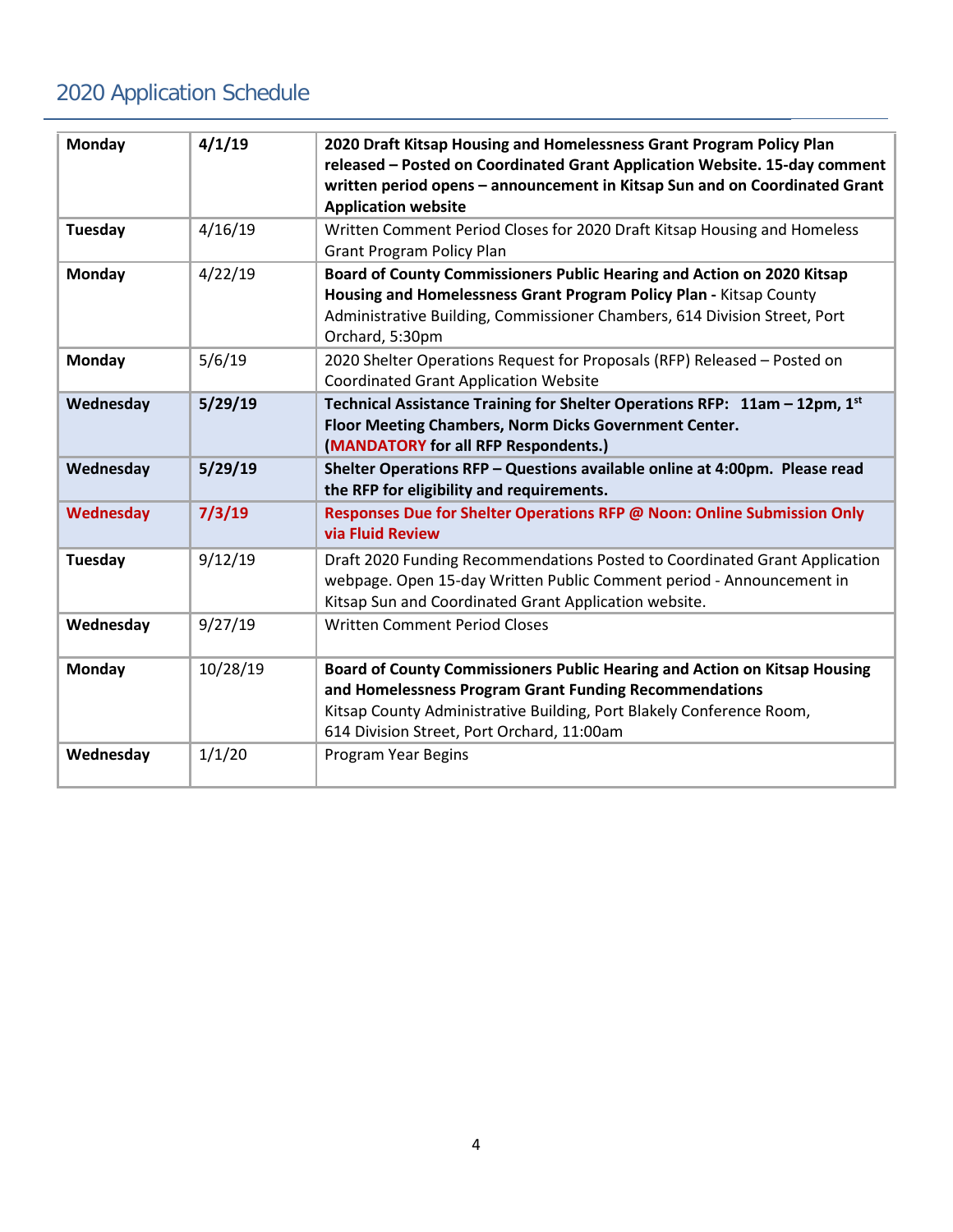Kitsap County (hereinafter referred to as "the County") is initiating this Request for Proposals (RFP) from qualified applicants for the provision of emergency shelter beds, serving Kitsap residents who have lost their permanent housing and/or need a temporary place to sleep.

It is anticipated that the County will contract with multiple eligible organizations for provision of emergency shelter beds of various types.

Respondents should carefully review this RFP and the minimum program requirements for this funding.

Note: this RFP focuses narrowly on provision of services for one aspect of the Kitsap Homeless Crisis Response and Housing Plan. Information about funding for other homeless housing and services is available through a Homeless Housing and Services 2020 Notice of Funding Availability (NOFA).

# About the Funding

A brief description of each funding source for this RFP is listed below. For more detailed information regarding funding requirements and policies that will apply if your program is funded, please refer to the Kitsap County Homeless Housing Grant Program, Affordable Housing Grant Program, and Consolidated Homeless Grant Policy Plan (hereinafter referred to as "the Policy Plan").

#### **Homeless Housing Grant Program**

The Homeless Housing Grant Program (HHGP) was created in Washington State by Engrossed Second Substitute House Bill (ESSHB) 2163 on August 1, 2005. The law created a document recording fee on certain documents to be utilized by counties to reduce homelessness. Administration of the grant funds are shared between local governments and the state. Eligible uses of the funds are broad as long as the funded program meets goals and strategies identified in the Kitsap Homeless Crisis Response and Housing Plan.

<https://www.kitsapgov.com/hs/Pages/HH-Homeless-Crisis-Response-and-Housing-Plan.aspx>

#### **Affordable Housing Grant Program**

The Affordable Housing for All Grant Program (AHGP) came about through enactment of Substitute House Bill 2060 which became law in Washington State on June 13, 2002. The law created a document recording fee on certain documents to be utilized for affordable housing projects and maintenance. Specific allowable uses of funds are outlined in the legislation and policy plan.

The Affordable Housing Grant Program and the Homeless Housing Grant Program grant funds are considered local funds. A portion of the funds collected is remitted to Washington State for distribution through statewide housing and homeless programs. The State uses their portion of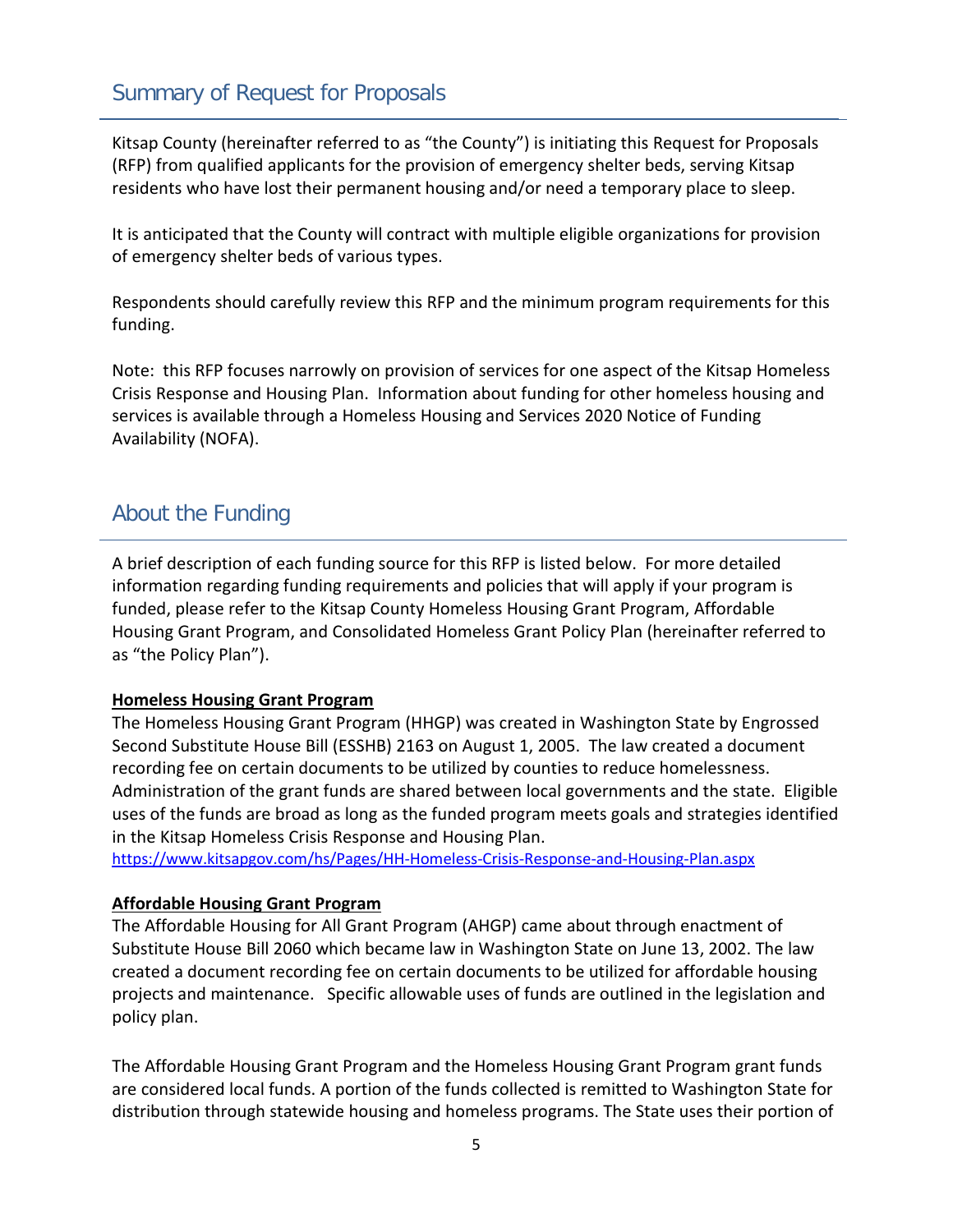the funds for the Consolidated Homeless Grant program, which is contracted with counties and sub-contracted to homeless service providers. The portion of the funds that remains in each county is used to further the goals of the legislation through local grant programs in accordance with their homeless housing plan.

# Eligible Applicants

Eligible applicants/recipients include:

- City or County governments
- Public Housing Authorities
- Public and private nonprofit organizations 501(c)(3)
- Local development corporations
- Faith based organizations

Additionally, all applicants must:

- Demonstrate an active governing body or board of directors with skills and experience to provide leadership and direction to the agency;
- Demonstrate the legal, financial, and programmatic ability to administer the proposed program; and
- Meet the County requirements for contracting agencies such as insurance requirements, audit and financial requirements.

### Funds Available

Funds for Affordable Housing Grants and Homeless Housing Grants for each grant cycle are collected in advance; therefore, grant award amounts are final, unless legislative action affects the funding or eligibility.

For 2020, the minimum award for responses to this RFP is \$10,000. Awards are for one year; a second year of funding is anticipated to be available through a renewal process.

Not all guidelines and policies for the funds below are included in this RFP; they are detailed further in the Policy Plan. It is the applicant's responsibility to read and understand the funding requirements and restrictions.

For this RFP a Bed Rate Model will be used, paying the agency a fixed amount per year for each shelter bed that meets the listed program requirements below. It is not anticipated that the listed bed rates will fund the full cost of operating each shelter bed – it is expected that other funding will need to be raised by the agency to cover the difference.

At the time of this RFP being issued, funds are still being collected for distribution in the 2020 Cycle. Therefore, the following are estimated bed rates for the 2020 Cycle and are subject to change before contracts are finalized: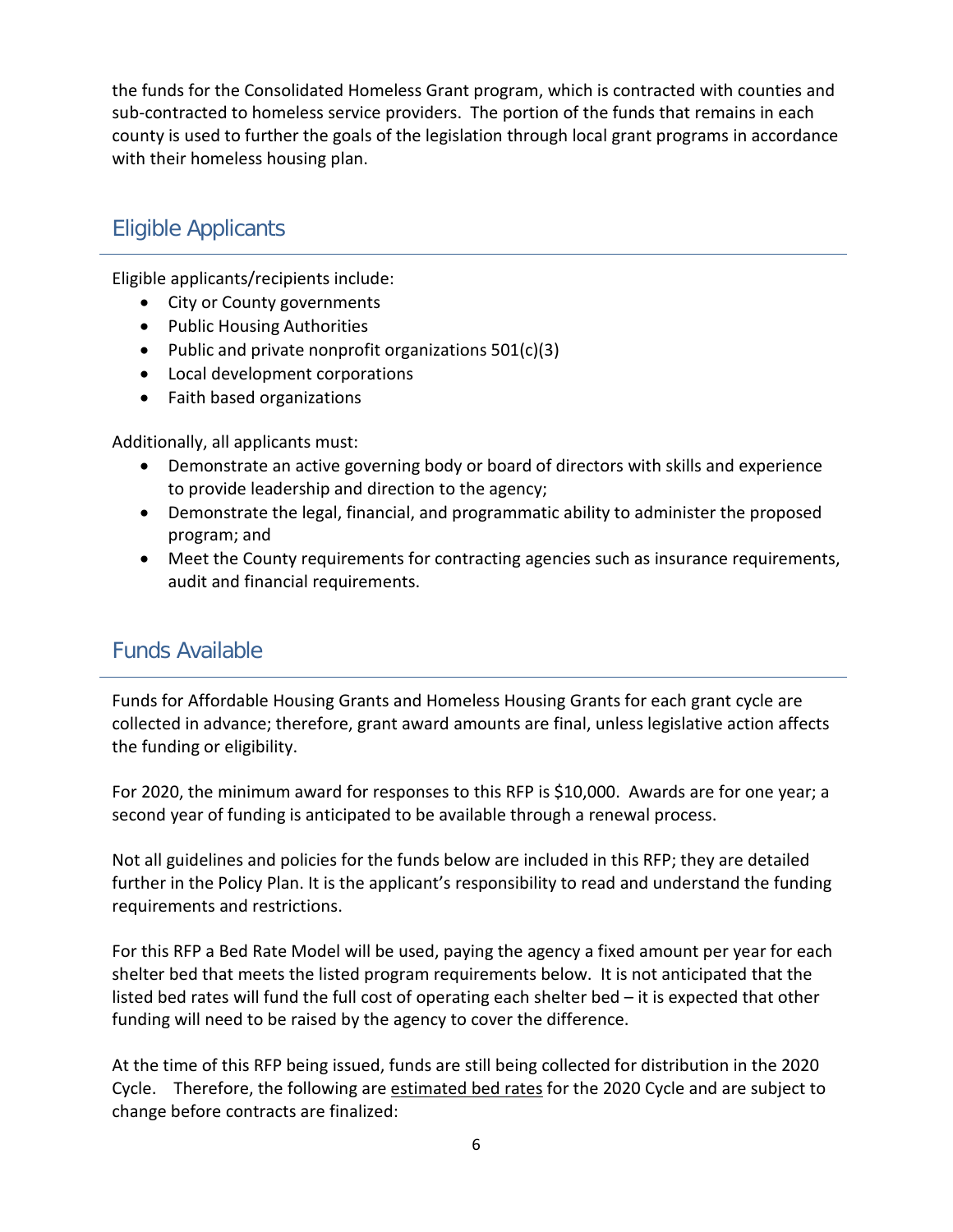- Drop-in Shelters: up to \$2,373/bed/year
- Continuous Stay Shelters: up to \$4,198/bed/year
- Enhanced Services Shelters: To be negotiated

### **Priorities**

The following are the priorities for these funding sources:

#### Homeless Housing Grant Program

1. Priority is given to projects that serve people experiencing unsheltered and/or chronic homelessness and contribute directly to their moving to shelter and/or stable housing.

#### Affordable Housing Grant Program

- 1. Operating costs for emergency shelters and licensed overnight youth shelters.
- 2. Supporting building operation and maintenance costs of housing projects or units within housing projects eligible to receive [Washington State] housing trust funds, that are affordable to very low-income households with incomes at or below fifty percent of the area median income, and that require a supplement to rent income to cover ongoing operating expenses. *[Note: affordable housing building operations and maintenance costs are available under a separate Homeless Housing and Services 2020 Notice of Funding Availability.]*

### Eligible Activities and Scope of Work

Eligible activities for responses to this RFP are restricted to shelter bed operations. Capital expenses for shelters, such as building acquisition, repairs, rehab or construction, are not included.

#### **Program expense types**

Previously, agencies applied separately for shelter program services and shelter operations and maintenance funding. For 2020-2021, there will be a single application for both shelter operations and building operations and maintenance, with both uses of funding able to be included in a single program budget.

Expenses may include the following categories:

• **Shelter building operations and maintenance**, including janitorial staff and supplies, building maintenance, landscaping, utilities, property management expenses, equipment repair (but not replacement or upgrade of equipment or property with a useful life of over one year), real estate taxes, building insurance, building security, and other expenses related to operating the shelter building.

Indirect administrative expenses are not allowed for shelter building operations and maintenance.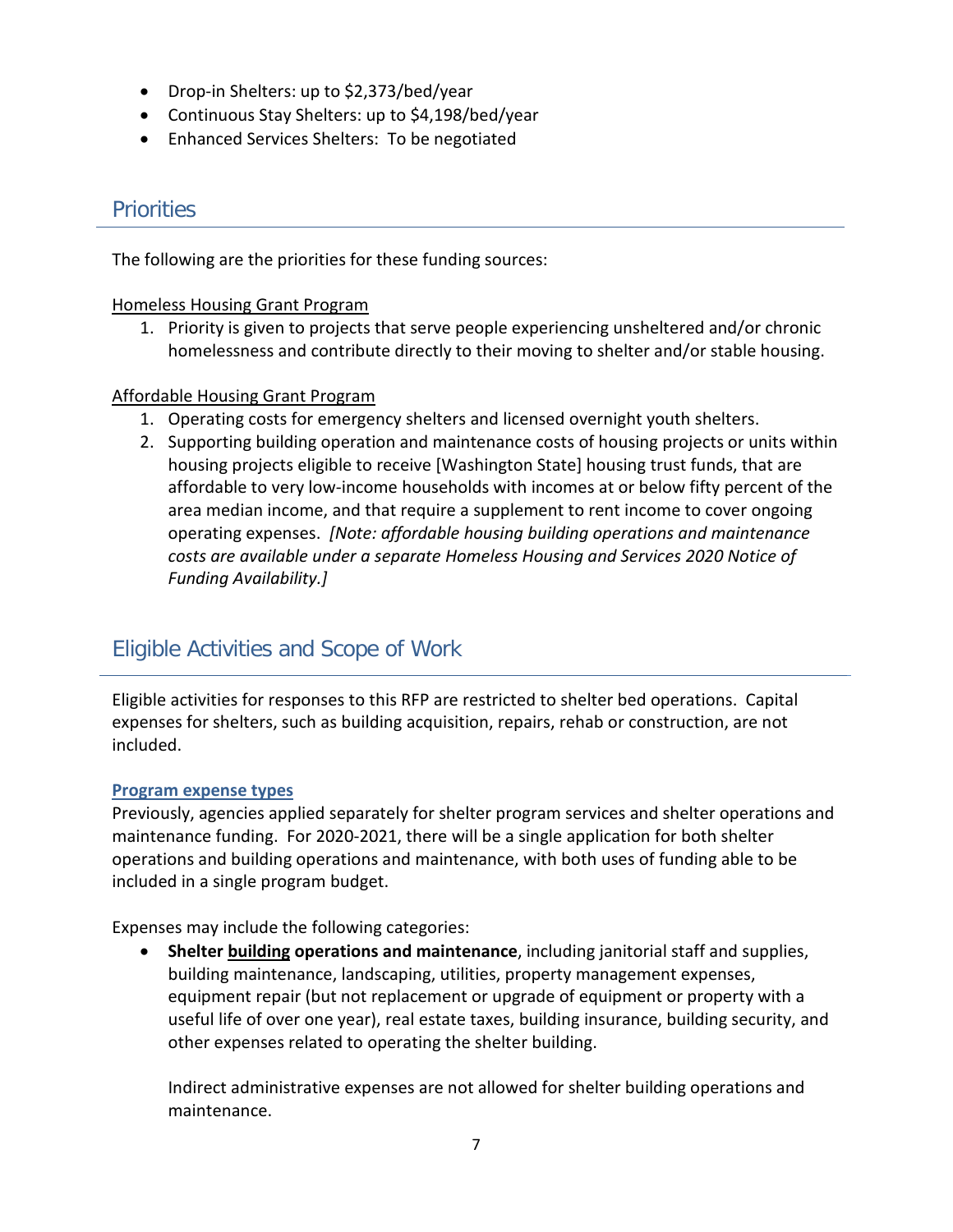- **Shelter program operations**, including staff salaries and benefits for case management and program administration, advertising, program supplies, office supplies, staff training and travel, program audit, accounting, client direct services (paid to other entities on behalf of services provided to the client, but not including rent or housing-related costs or food, e.g. *bus tokens*), program administrative costs, and indirect administrative costs.
- **Case management for housing stability**, using the Kitsap County Housing Stability Planning and Progress Reports (HSPPR), including salaries and benefits for staff, staff travel, training, and other costs directly related to providing case management that supports housing.

#### **Types of shelter programs**

Respondents to the RFP must provide one of the following types of shelter, and meet the listed elements of the definition, to be eligible for funding:

- **Drop-in Shelter**
	- o Offer night-by-night living arrangements that allow households to enter and exit the program on a daily or irregular basis and do not guarantee households a bed from one night to the next.
	- o There is no limit it to the clients' length of stay.
	- o The program may include (but are not required to include) irregular, one-time, or "light touch" interactions with case management staff.

#### • **Continuous-stay Shelter**

- $\circ$  Offer living arrangements where households have a room or bed assigned to them throughout the duration of their stay.
- o There is no limit to the clients' length of stay.
- o Housing Stability Case Management is provided to all clients on a regular ongoing basis and the Kitsap County Housing Stability Planning and Progress Reports (HSPPR) is used by case managers for all clients.

#### • **Enhanced Services Shelter**

- $\circ$  Offer living arrangements where households have a room or bed assigned to them throughout the duration of their stay.
- o There is no limit to the client's length of stay.
- o Housing Stability Case Management is provided to all clients on a regular basis and the Kitsap County Housing Stability Planning and Progress (HSPP) form is used by case managers for all clients.
- o The shelter is open and available to clients 24 hours a day and 7 days a week, with a staffing model that supports this access.
- o The program is "low-barrier" and prioritized for people with high behavioral health needs. Low-barrier is defined as not screening homeless households out of eligibility for the program for:
	- having too little or no income,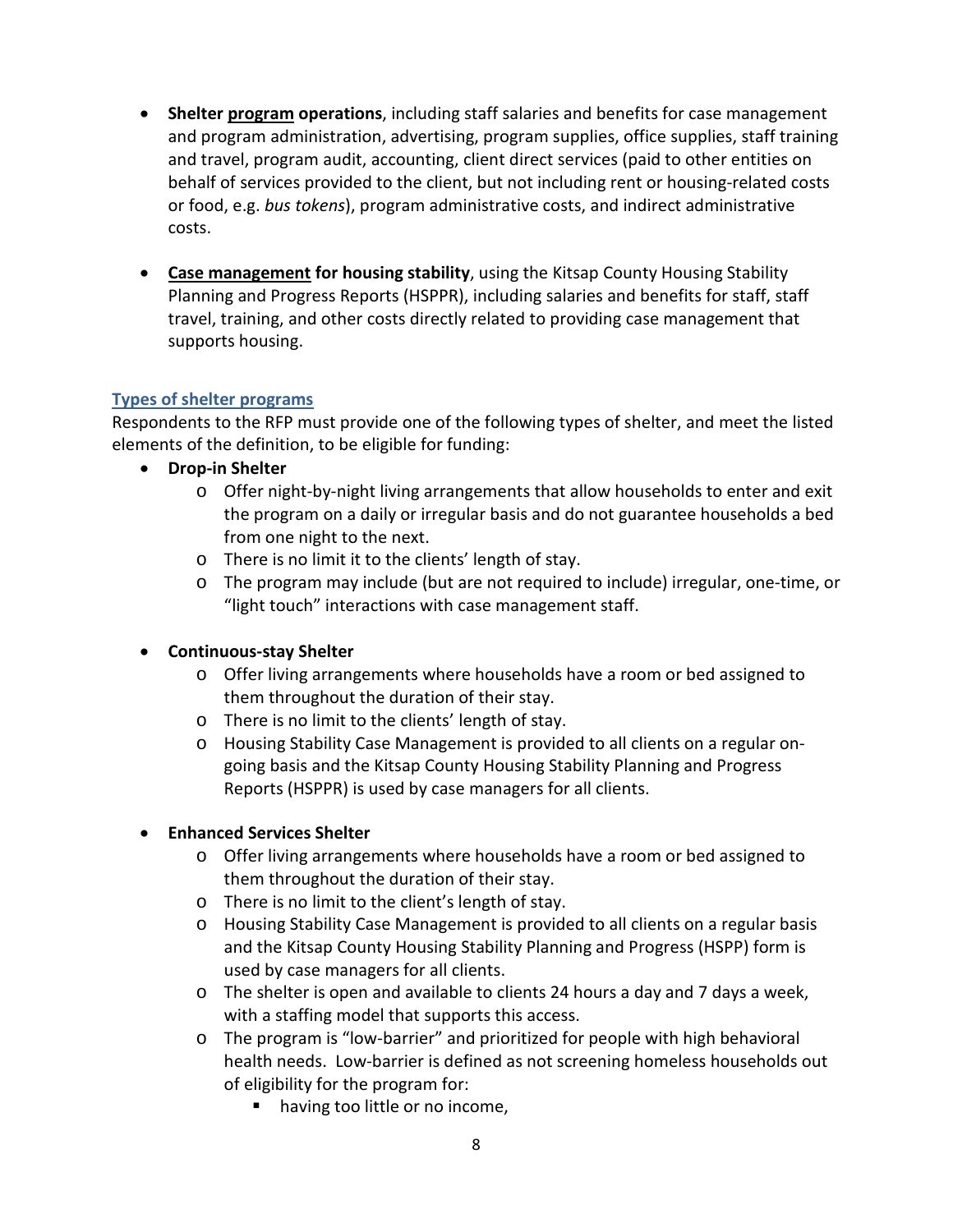- having poor credit or financial history,
- **having poor or lack of rental history,**
- having involvement with the criminal justice system,
- having active or a history of alcohol and/or substance use,
- **•** having a history of victimization,
- the type or extent of disability-related services or supports that are needed,
- lacking ID or proof of US Residency status, or
- having other behaviors that are perceived as a lack of "housing readiness," including resistance to receiving services.
- o Behavioral health (mental health and substance use disorder) case management is offered "on site" by program staff (rather than clients being referred to a partner agency).
- o Partners and pets are allowed and welcomed to stay at the shelter. Storage for possessions is available while the client stays at the shelter.
- o Program rules are minimal and behavior-based. A priority is placed on keeping people in the program/shelter, rather than discharging people back to homelessness.

Any of these three types of shelter may be a "low-barrier" shelter, meeting the criteria listed above.

#### **Program Requirements**

All funded programs must meet the following minimum requirements in their provision of shelter:

- **Coordinated Entry Referrals:** Accept referrals and intakes exclusively from the Housing Solutions Center. Domestic Violence Shelters may accept clients directly, as long as they coordinate with the Housing Solutions Center and subsequently refer clients to the Housing Solutions Center.
- **Data Collection and Entry:** Enter all client information into HMIS, following Department of Commerce and HUD data standards that are applicable to the program. Data must be entered within 5 business days of a household's enrollment into the program or changes in the household's program status or household information.
- **Coordination with other Agencies:** Participate in the monthly meetings of the Kitsap Housing and Homelessness Coalition. Actively coordinate additional meetings as needed with other agencies that provide social services to provide the most comprehensive and seamless provision of care for clients as possible.
- **Reporting:** Submit all applicable reports to Kitsap County and the Department of Commerce by the published deadlines and respond in a timely way to County information requests and countywide reports.
- **Non-Discrimination:** Ensure equal access for people experiencing homelessness regardless of race, national origin, gender identity, sexual orientation, marital status, age, veteran or military status, disability, or the use of an assistance animal.
- **Religious Activities:** No funding provided through this grant may be used to support or engage in any explicitly religious activities, including activities that involve overt religious content such as worship, religious instruction, or proselytization, nor may the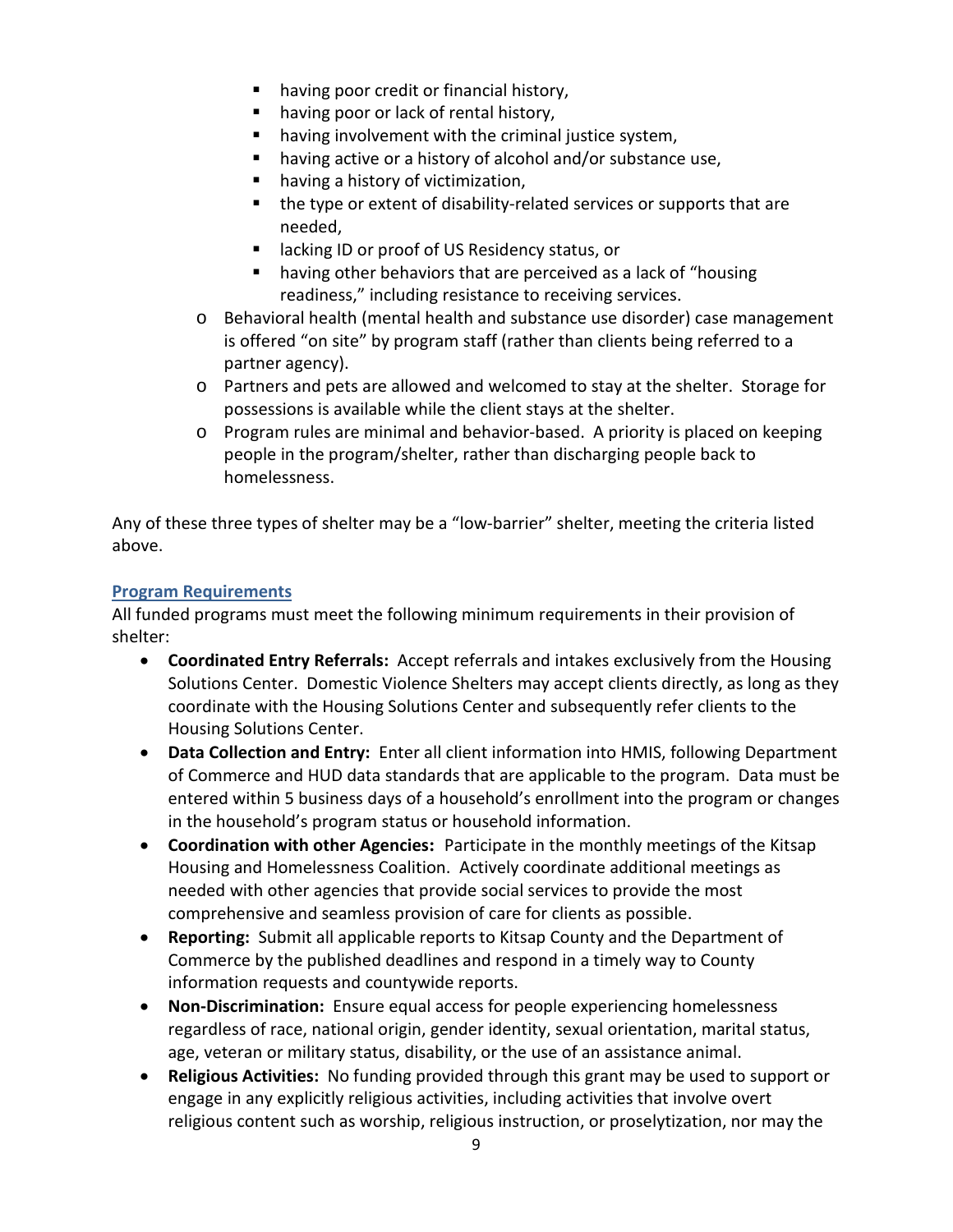provision of services provided be conditioned upon a program participant's engaging in any such explicitly religious activities.

- **Occupancy:** Have a bed utilization rate of no less than 95% -- calculated based on the number of bed nights provided /number of beds or rooms x possible annual nights (365 or 366). Shelters with a lower bed utilization rate each quarter may be reimbursed on a per occupancy day rate.
- **Performance Measurement:** Work towards achieving the countywide performance measures, including the specific performance measures in the agency contract.
	- o **Exits to Stable Housing –**
		- **F** For Drop-In Shelters, the 2020 target is at least 50% of households exit to a stable housing destination.
		- For Continuous-Stay Shelters and Enhanced Services Shelters, the 2020 target is least 41% of households exit to a stable housing destination.
	- o **Reduce Median Length of Stay –**
		- For Continuous-Stay Shelters and Enhanced Services Shelters, the target is that the median length of stay for households is 20 days or less.
- **Complaint Process:** Have a written complaint/grievance policy approved by the agency's Board of Directors, provide information about the complaint/grievance process to shelter clients upon their enrollment in the program, and ensure that complaint forms are readily available to clients in the shelter.
- **Staff Training:** Staff working with clients should be, at a minimum, trained in ACES/Resiliency, trauma-informed care, progressive engagement, and mental health first aid.
- **Housing Stability Case Management:** Starting no later than 1/1/20, shelters that provide case management use the Kitsap County Housing Stability Planning and Progress Report (HSPPR) to assist clients with setting housing stability goals and tracking progress. HSPPRs are part of the client record-keeping requirements.
- **Budget and Fundraising:** Funding from these grant sources should not be the sole funding for the program. Agency must demonstrate that other funds are able to be secured to support the program operations. (This information should be provided on the Program Budget documents in the Application.)

# Application Access and Submission

This RFP utilizes an online application system, FluidReview. Access to the application website requires a computer with internet capability. No other method of application will be accepted.

To apply: select two separate applications from the Fluid Review home page – Organization Information 2020 and Shelter Operations RFP 2020. Both must be completed and submitted by the deadline in order to meet the application requirements for this RFP.

• **Organization Information 2020 Application** - This application provides overall agency information including policies/procedures and fiscal information.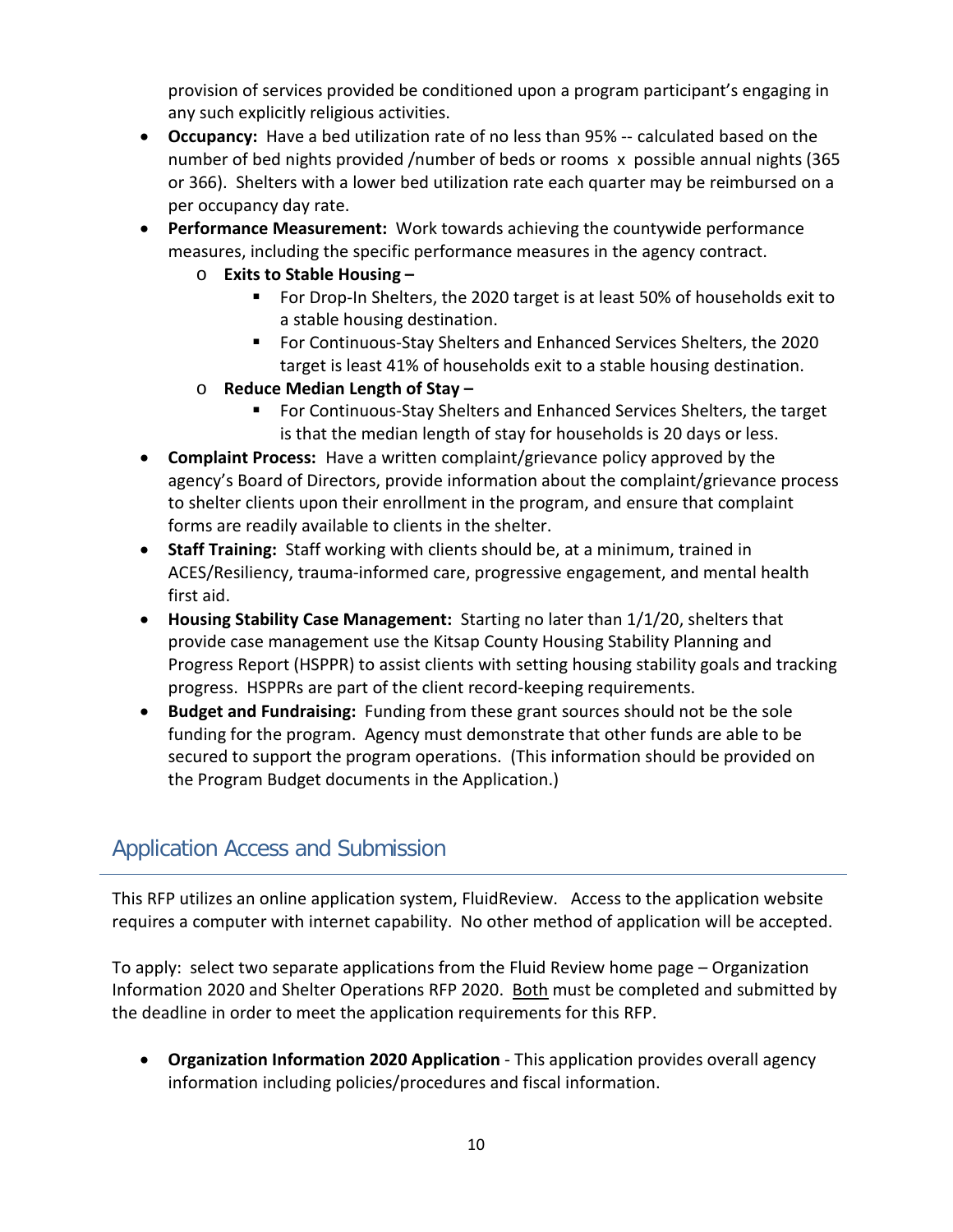- $\triangleright$  Completing (and submitting) the Organization Information Application will allow your agency to submit the Project Information application for any Coordinated Grant Application throughout the 2020 application cycle including Kitsap County and City of Bremerton CDBG and Homeless Housing Grant funds. Material in Applicant Information (i.e. audit, budget) may be updated for later application submissions, if needed. *If your agency has already submitted the Organizational Information Application for a CDBG Affordable Housing RFP response in 2019, you do not need to submit this application a second time.*
- **Shelter Operations RFP 2020**  This application provides program information including how the agency meets the RFP qualifications, program staff information, description of the shelter program, performance measurement, and descriptions of how the shelter program meets the minimum program requirements in this RFP.

The link to applications for this RFP will be available beginning Wednesday, May 29, 2019. Both applications must be completed and submitted by the due date for the application to be considered complete.

**Application submission deadline is Wednesday, July 3, 2019 at Noon.**

## Application Assistance

Assistance will be provided to applicants in a variety of ways:

#### 1. **Technical Assistance Session**

A Bidders Conference/Technical Assistance Training will be offered to assist applicants with information about submitting a complete application. The TA Training is **MANDATORY for all respondents to this RFP.** 

- $\triangleright$  Shelter Operations RFP Technical Assistance/Bidders Conference Wednesday, May 29, 2019, 11:00am – 12:00pm 1<sup>st</sup> Floor Meeting Chambers Norm Dicks Government Center 345 6<sup>th</sup> Street, Bremerton, WA 98337
- 2. **One-on-One Technical Assistance** may be scheduled by contacting staff listed at the beginning of the RFP.
- 3. **Application Technical Assistance** with the online application host, FluidReview, will be available during the application period through the application site.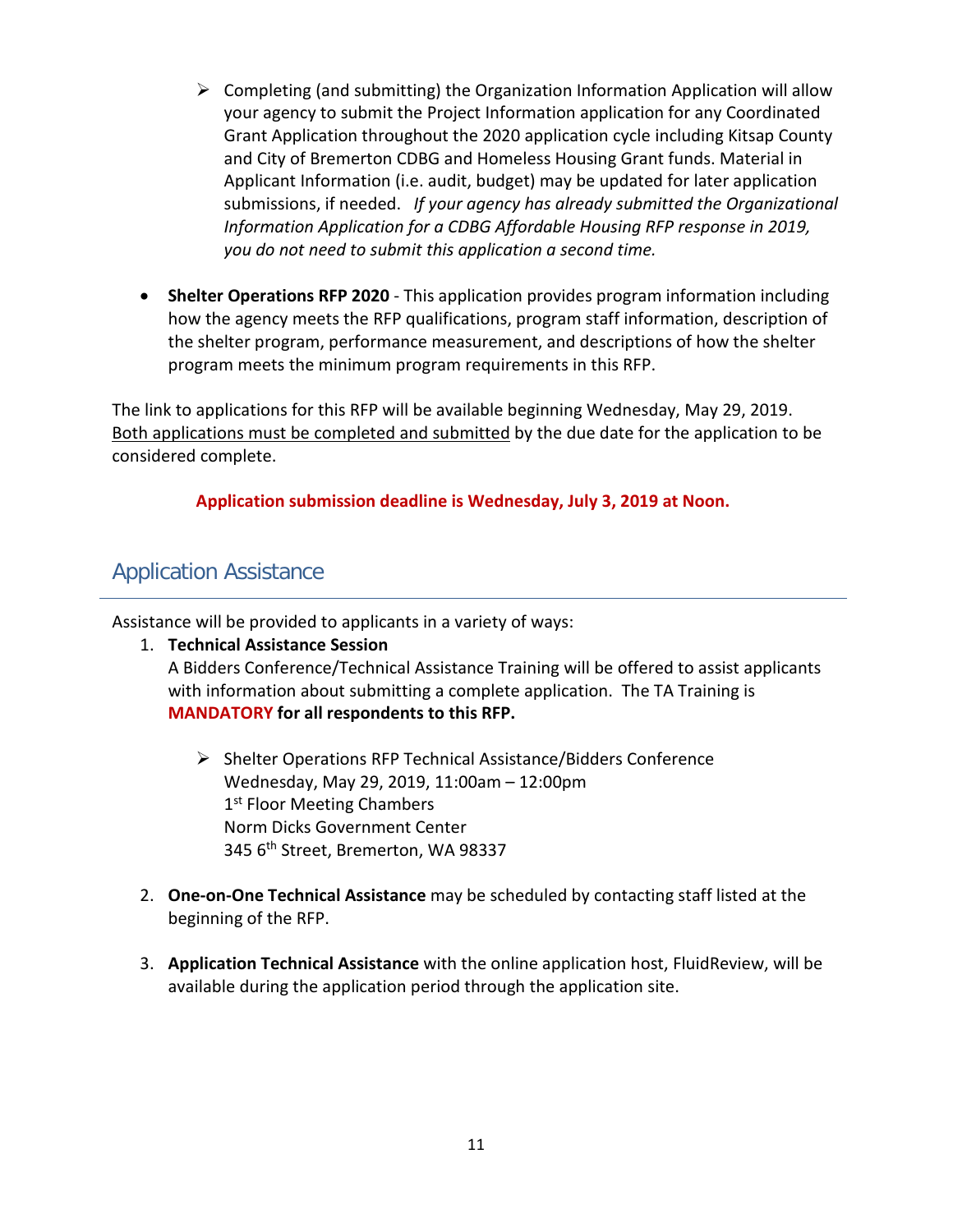Responses to this RFP will be evaluated as follows:

- Organization Information 2020 Application
	- $\triangleright$  An Eligibility and Risk Assessment will be completed to evaluate organizational and fiscal capacity along with prior grant contract performance and eligibility.
- Shelter Operations RFP 2020 Application
	- $\triangleright$  A program review and score will be completed to evaluate agency capacity, shelter program design, whether the minimum program requirements are met, and financial feasibility.

### Awards

Successful respondents to this RFP and proposed contract awards will be announced as part of a larger package of recommendations for funding awards from various Coordinated Grant Application funding sources to the Board of County Commissioners. Please reference the Application Schedule listed above for the timing of the recommendations announcement, public comment period, public hearing, and action by the Commissioners.

## **Contracting**

The contract term is January 1, 2020 through December 31, 2020. A second year of funding is anticipated to be available through a renewal process and contract amendment. Please refer to additional contracting requirements in the Policy Plan.

Agencies with successful responses to the RFP will be required to enter into a contract with the County. The contract will be issued by Kitsap County as a Housing and Homelessness Division Grant contract. All standard provisions of a Housing and Homelessness Division contract will apply.

Funded programs must meet the definition of one of the shelter program types listed and all minimum program requirements, as listed above.

Contracts will be performance-based using an annual bed-rate model, as described above.